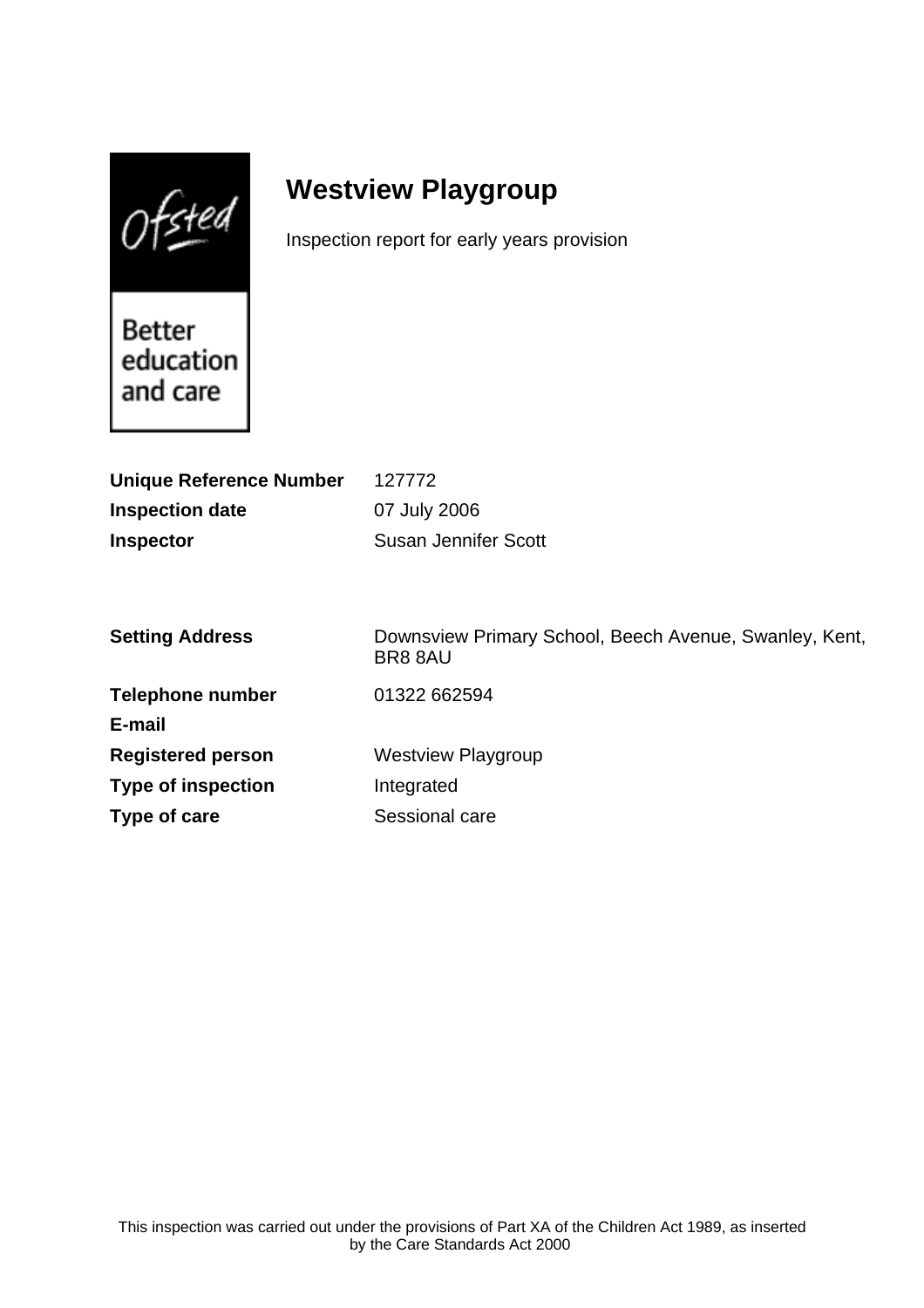## **ABOUT THIS INSPECTION**

The purpose of this inspection is to assure government, parents and the public of the quality of childcare and, if applicable, of nursery education. The inspection was carried out under Part XA Children Act 1989 as introduced by the Care Standards Act 2000 and, where nursery education is provided, under Schedule 26 of the School Standards and Framework Act 1998.

This report details the main strengths and any areas for improvement identified during the inspection. The judgements included in the report are made in relation to the outcomes for children set out in the Children Act 2004; the National Standards for under 8s day care and childminding; and, where nursery education is provided, the Curriculum guidance for the foundation stage.

The report includes information on any complaints about the childcare provision which Ofsted has received since the last inspection or registration or 1 April 2004 whichever is the later.

## **The key inspection judgements and what they mean**

Outstanding: this aspect of the provision is of exceptionally high quality Good: this aspect of the provision is strong Satisfactory: this aspect of the provision is sound Inadequate: this aspect of the provision is not good enough

For more information about early years inspections, please see the booklet Are you ready for your inspection? which is available from Ofsted's website: www.ofsted.gov.uk.

# **THE QUALITY AND STANDARDS OF THE CARE AND NURSERY EDUCATION**

On the basis of the evidence collected on this inspection:

The quality and standards of the care are satisfactory. The registered person meets the National Standards for under 8s day care and childminding.

The quality and standards of the nursery education are satisfactory.

## **WHAT SORT OF SETTING IS IT?**

Westview Playgroup opened in 1984. It operates from a classroom in a the local primary school in Swanley. The children have regular use of outdoor play areas which are secure.

The pre-school serves the local area. There are currently 33 children from two to five years on roll. This includes 23 funded children. Children attend for a variety of sessions. There are currently no children with learning difficulties or disabilities and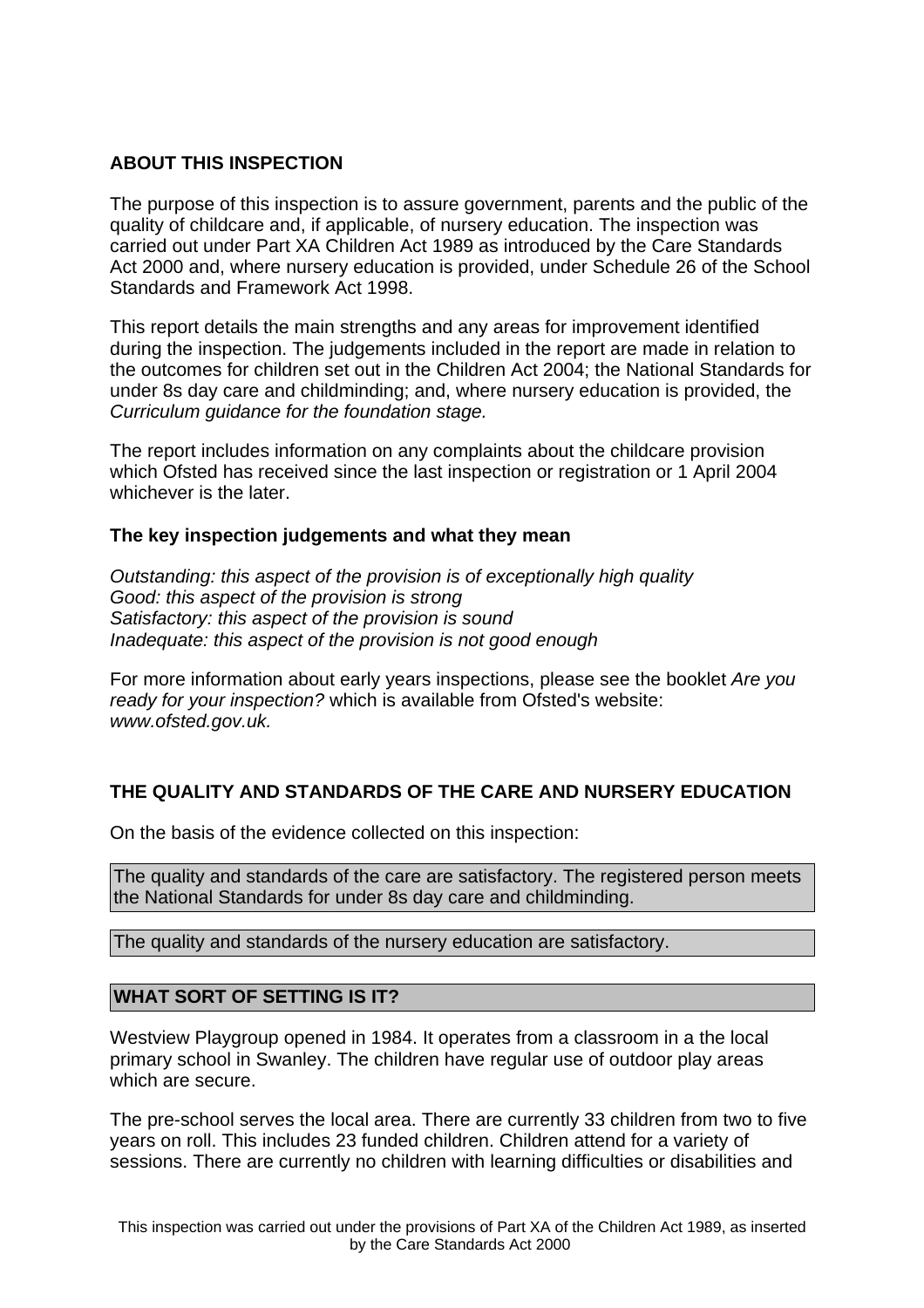none speak English as an additional language who attend the group. The group opens five days a week during school term times. Sessions are from 09.00 to 12.00.

There are seven members of staff working with the children. Four of the staff have early years qualifications to NVQ level two or three. The setting receives support from a teacher from the local Early Years Development and Childcare Partnership (EYDCP) and other local authority specialist agencies as needed.

#### **THE EFFECTIVENESS OF THE PROVISION**

#### **Helping children to be healthy**

The provision is good.

Children participate in routines, activities and topics that enable them to learn the importance of good hygiene and healthy living. For example, staff encourage children to wash their hands after using the toilets by displaying photographs of the routine above the basins. Children also access aprons and tissues independently and, as a result, their skill in managing their personal hygiene is good.

Children's health is protected by good documentation. Medication administration is recorded, although the written information does not specify individual symptoms which would indicate the need to administer the medication. Staff are, however, aware of the individual signs and symptoms that indicate children's need for items such as their asthma inhalers. Their welfare is further ensured by the training that staff have in paediatric first aid training so that in the event of an emergency children can receive appropriate care and staff record written consent for emergency treatment should parents be unavailable in an emergency.

Children are offered healthy snacks, such as a choice of fruits and water or milk to drink, or they can bring their own drinks for snack times. They are eager to use the opportunities to exercise their choices and enjoy being the 'monitor' who completes the orders for snack times. They benefit from the responsibility of pouring drinks and disposing of their cups, as such opportunities extend their independence and understanding of appropriate healthy routine.

Children move confidently and in a variety of ways. They are competent when using the hoops

and bikes, showing good co-ordination when steering and pedalling. They enjoy opportunities to use balancing equipment and enthusiastically perform action songs. Their fine motor skills are developing well as they are encouraged to select and use small equipment such as scissors and pens, crayons, felt tips and paintbrushes in everyday activities.

## **Protecting children from harm or neglect and helping them stay safe**

The provision is satisfactory.

Children arrive happily and settle very well. Attractive and plentiful displays of topic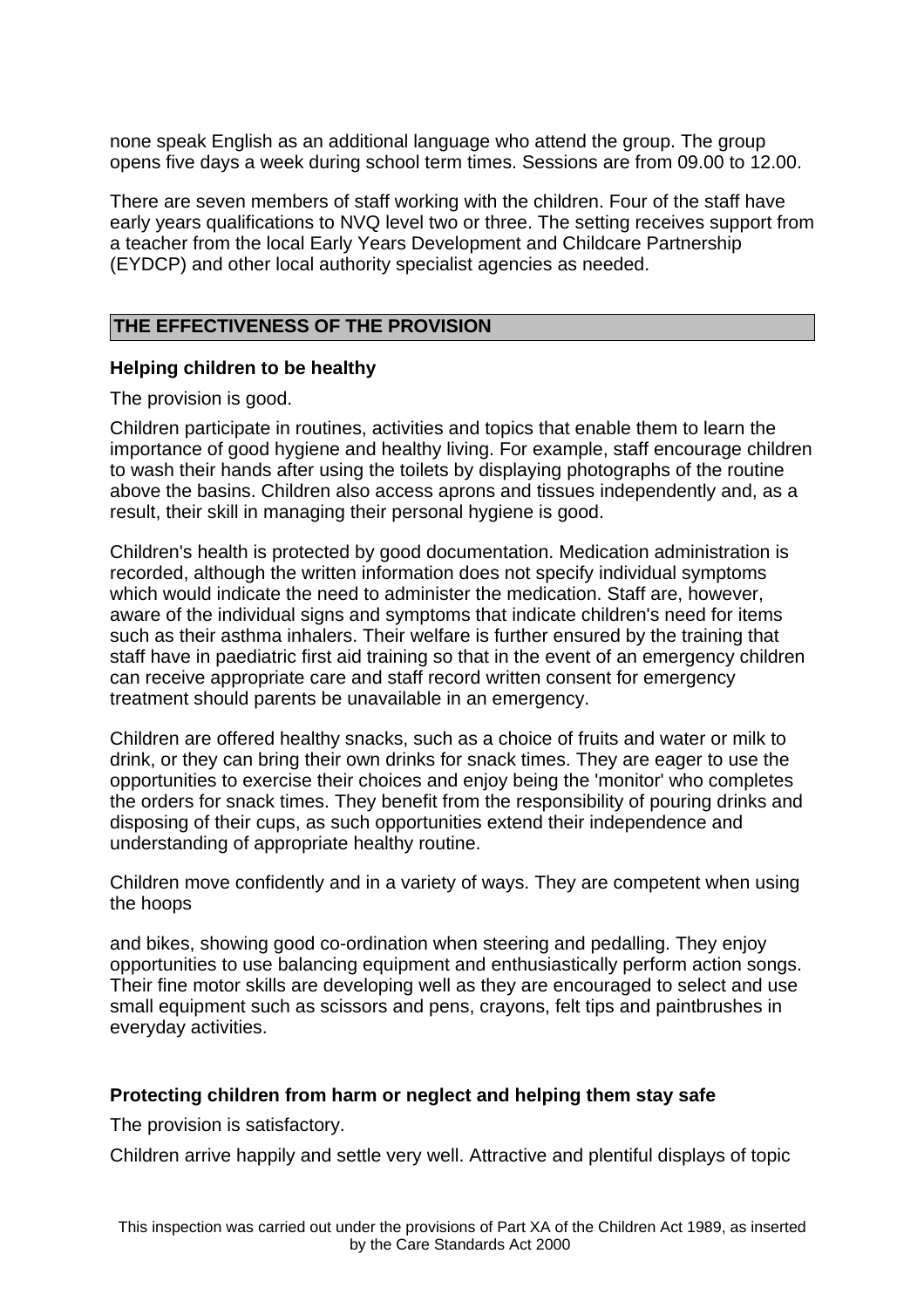work and children's arts and crafts enable them to feel that their contributions are valued and to develop a sense of pride. They benefit from using the organised environment with access to individual coat hanging, personal storage trays, and bags to take items home which make them feel welcome.

Children have easy and safe access to an appropriate range of toys and resources to suit their ages and stages of development. Toys and resources are selected to ensure they are suitable for children and provide choices for them. There are varied opportunities for children to relax or to be active in the activities they choose to do. Regular visual checks of toys and resources ensure there are no broken parts that could harm children.

Children enjoy their play in a safe, secure environment and regular risk assessments, indoors and outdoors, ensure children's safety. There are regular emergency evacuation drills, planned by the group and when the school perform these. Staff are vigilant and have kept themselves informed of the changes caused by building work in the school premises. This ensures all the children are kept safe. However, the arrival and departure of children is indicated on the register but does not record the times of attendance.

Good staff interaction helps develop children's awareness of safety within the setting and when they go out. Clear procedures ensure children understand how to keep themselves safe. For example, children are praised for walking inside sensibly, which develops their awareness of how to keep safe.

Staff have an awareness and understanding of child protection issues and refer any concerns to the supervisor. The written procedures cover a variety of eventualities but does not indicate which is the best to follow, although they do have up to date information available and a knowledge of who to contact which safeguards children's welfare.

## **Helping children achieve well and enjoy what they do**

The provision is satisfactory.

Children have good relationships with staff who build their confidence and encourage them to talk about their home lives. They experience appropriate opportunities to develop their personal and social skills, such as helping to put away resources and participating in routines such as the show and tell discussions. Some of these have been appropriately developed for the younger children although the staff do not use of the Birth to three matters framework. Children are happy playing with their friends, particularly using the physical and role play opportunities. They also enjoy activities such as using the sand tray, and staff members become involved with the children's play either spontaneously or through adult led activities.

Children enjoy opportunities to experience independence and responsibility, helping put away the toys and their cups at snack times. Staff respond to children's needs by encouraging them to become involved in their chosen play and they do so with skill and consideration for their individual needs.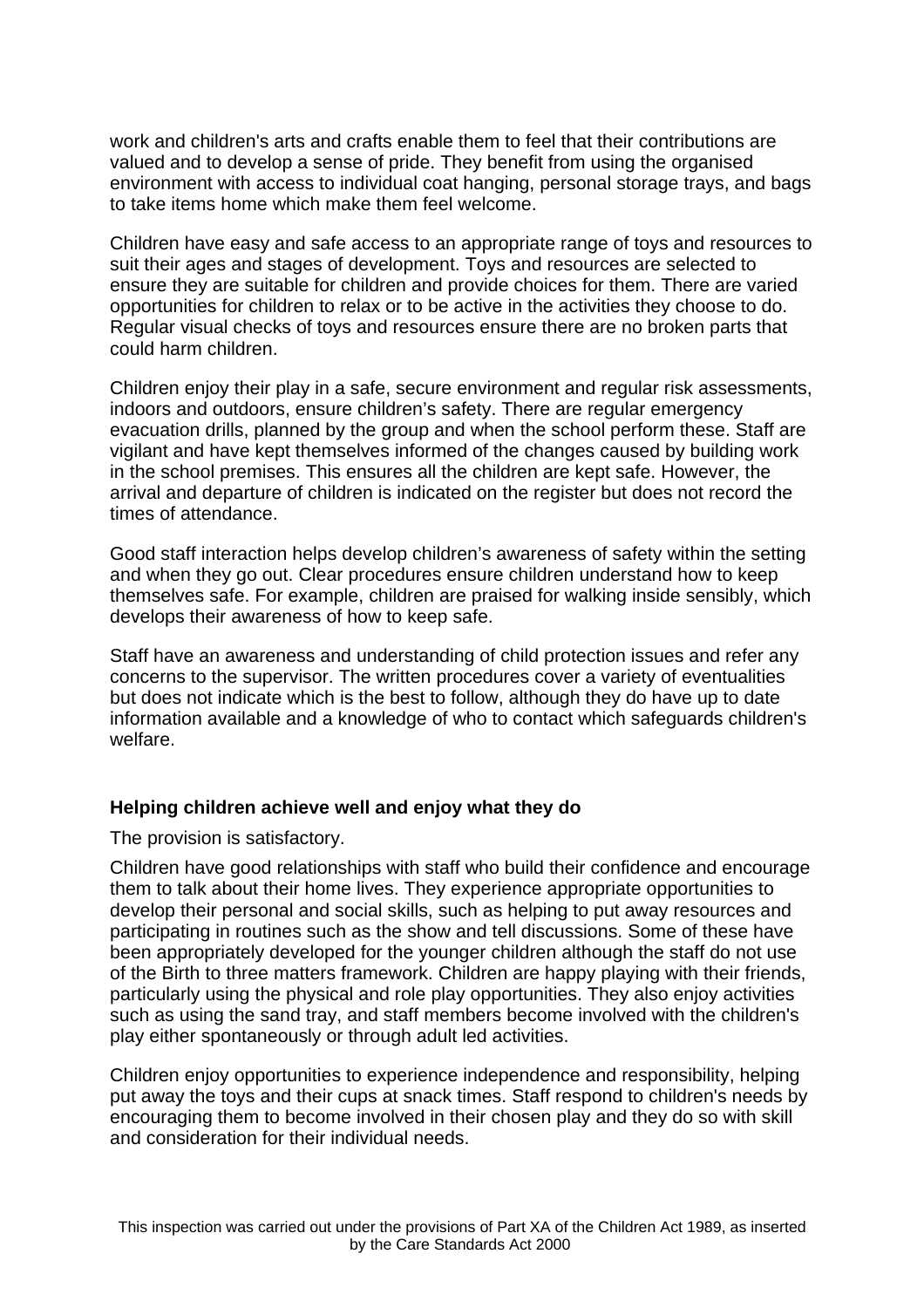## Nursery Education

The quality of teaching and learning is satisfactory. Children make satisfactory progress in their learning. Staff have an understanding of the Foundation Stage and plans ensure that children have appropriate learning opportunities. Staff observe the children and record their assessments, but they have not developed a system to ensure these are frequent or methodical. Staff are not using the Curriculum for the Foundation Stage accurately to identify children's development and this means they are not able to plan for the next steps in their development effectively.

The activities provided are varied and suitable, so that children's learning is reinforced through practical experiences. For instance, children enjoy the opportunity to look at the weather, discuss the date and day of the week which develops their understanding of time passing and the social expectations to enable them to take turns and listen to others.

Children are developing good communication skills and confidence through participating in routines such as answering with 'Good morning' when the register is called. They access books while waiting for the next activity but only occasionally use the sheltered book area with cushion seating. Children recognise a variety of colours and simple shapes. They enjoy counting songs which are well established activities during each session and staff enable them to recognise numerals through planned activities.

Staff provide children with independent access to two computers with varied software which develops their skills in using and understanding of technology. Children are beginning to develop their knowledge and understanding of different cultures and beliefs through planned work such as celebrating multi-cultural festivals like Chinese New Year with varied activities.

Staff plan for and organise varied physical activities so that children participate in these with enthusiasm and confidence, particularly enjoying the opportunities to access the outdoor environment. Children are keen to participate in the role play and enjoy caring for the dolls, discussing and acting out scenarios in a pretend family. The role play resources are attractive and appealing to the children and is sometimes linked to topics.

## **Helping children make a positive contribution**

The provision is good.

Children share their thoughts and feelings and during individual interactions with staff and these are valued. They experience good opportunities to develop their self esteem which enables them to feel valued as individuals. They develop a positive attitude to others and are beginning to build a balanced view of society and their community through celebrating some festivals and listening to visitors from the local community who come to talk to the group.

The individual needs of all children who attend are met successfully. The setting has made very good arrangements to care for children with special needs and liaise with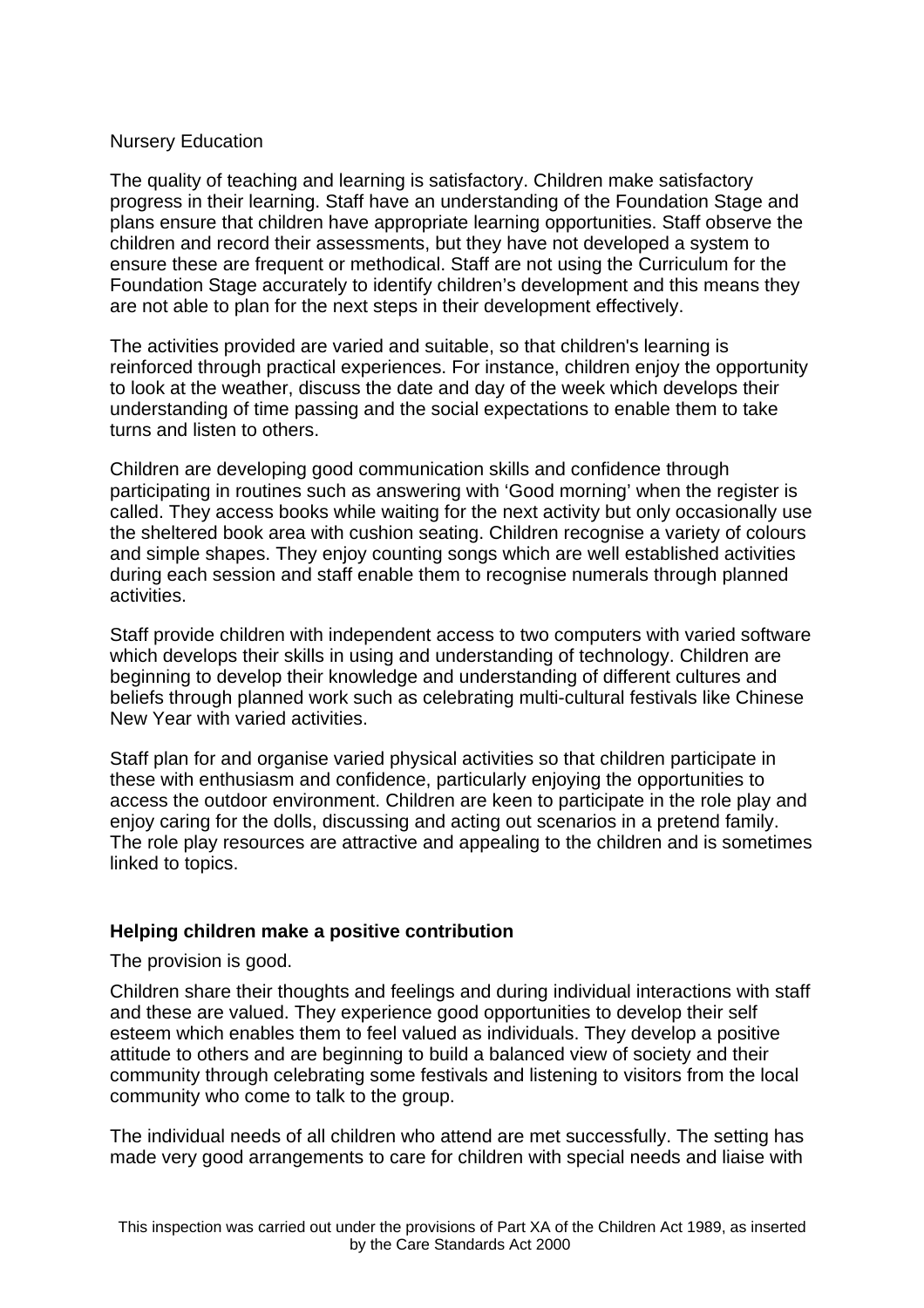various specialist agencies to support those who attend. As a consequence, children feel secure and enjoy their experiences at the setting as they are well supported.

Children have good relationships with members of staff and other children. Positive behaviour is successfully promoted and children benefit from clear rules and the positive recognition staff give to enable them to behave well. Children are supported sensitively by staff who understand their emotional needs which builds their confidence. The setting fosters children's spiritual, moral, social and cultural development.

Partnership with parents and carers is good. There is a variety of information displayed on the notice-board, such as the plans for weekly activities and parents are welcomed into the group where they can enjoy the displays and photographs of children's work. Parents and carers receive newsletters which inform them of planned events and any changes and they spend time talking to staff. Parents are pleased with the service they receive and regularly communicate with the staff, although there is not yet a system to ensure all parents access their children's records until they receive the record of transfer upon leaving.

#### **Organisation**

The organisation is satisfactory.

The staff team work closely with the supervisors and they form a stable staff team. For example, the supervisors liaise with the committee over the need to develop the facilities and there is a clear procedure to check and record the staff checks.

The premises are attractive and children feel secure and comfortable. There are effective routines which are consistently used by all staff, promoting a sense of familiarity amongst the children. Children enjoy their play and are making progress although the system for individual record keeping is not reliable and staff do not have a clear record of children's 'all round' development.

The documentation is secure and though the policies and procedures do not always clearly reflect what should be current practice. For instance, there is more than one policy for complaints, child protection and special needs, all providing slightly different information. Most procedures are understood by staff and used to promote the welfare of the children, such as those for special needs, which are very effective. Records are used by staff to enable appropriate care to be delivered and information is updated with parents on a regular basis.

The leadership and management is satisfactory. Staff are reviewing and developing the provision so that all children benefit and make adequate progress. Staff work together to include all the children and enable them to participate in the activities and routines. The supervisors have an understanding of their role but are not providing staff with clear guidance; for example, on developing a system to assess children within the curriculum. The setting meets the needs of the range of children for whom it provides.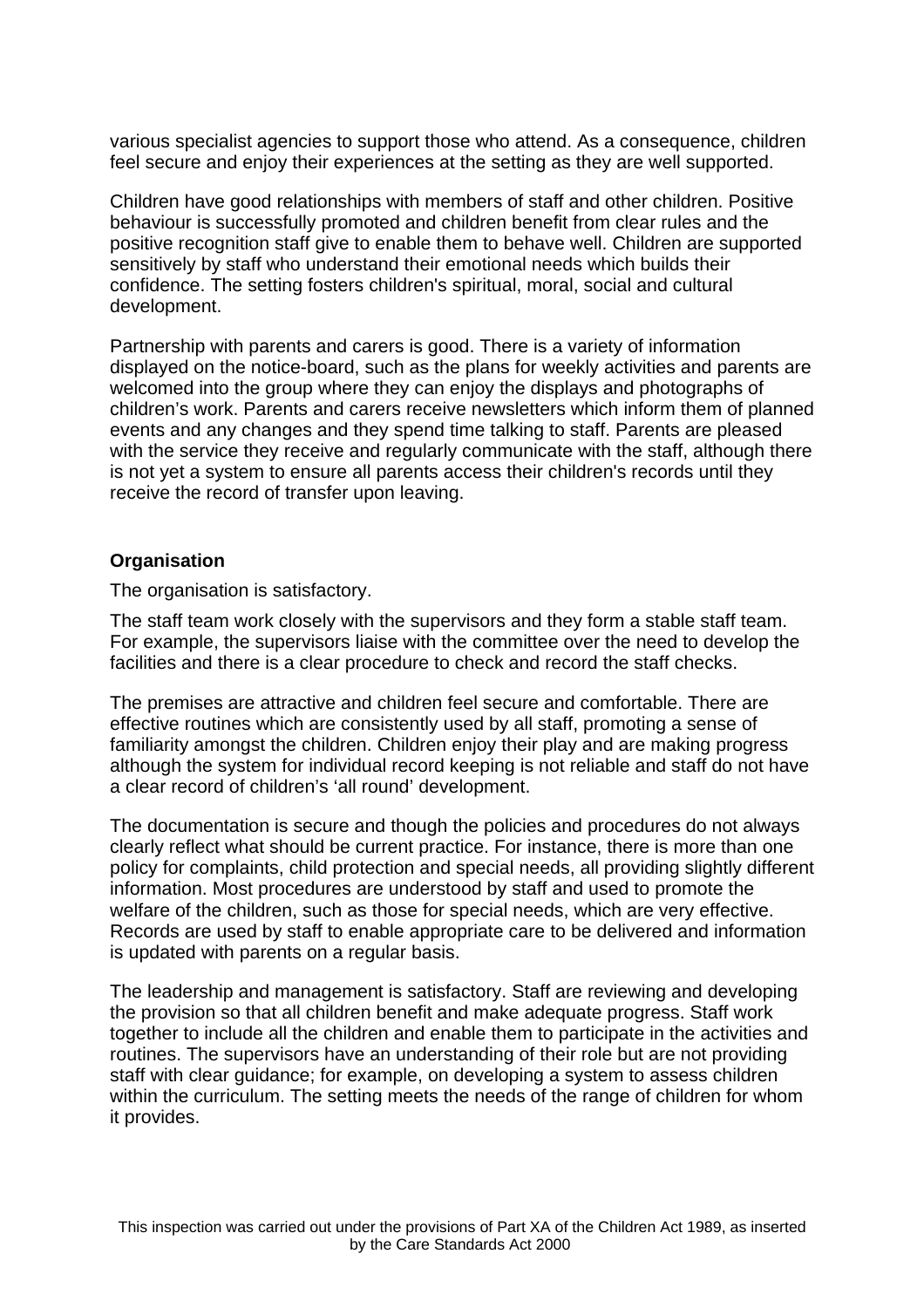## **Improvements since the last inspection**

Some improvements have been made to the care offered since the last inspection. Children are protected by being included in regular, termly evacuation drills and these are recorded. The resources to promote anti-discriminatory practice are attractive and effective in ensuring children experience a variety of positive images.

Children have not sufficiently benefited from a system to ensure their educational progress is recorded and the next steps for their learning are identified accurately. Staff informally evaluate and assess the provision and how children respond to the activities organised for them and ensure that children benefit from the range on offer. Children are provided with opportunities to use simple addition and subtraction in practical situations such as talking of one more or one less during planned and adult led activities.

## **Complaints since the last inspection**

There have been no complaints to report since the last inspection. The provider is required to keep a record of complaints made by parents, which they can see on request. The complaints record may contain complaints other than those made to Ofsted.

# **THE QUALITY AND STANDARDS OF THE CARE AND NURSERY EDUCATION**

On the basis of the evidence collected on this inspection:

The quality and standards of the care are satisfactory. The registered person meets the National Standards for under 8s day care and childminding.

The quality and standards of the nursery education are satisfactory.

# **WHAT MUST BE DONE TO SECURE FUTURE IMPROVEMENT?**

#### **The quality and standards of the care**

To improve the quality and standards of care further the registered person should take account of the following recommendation(s):

- ensure that planning and assessing the development of the children under three years uses a suitable system such as the Birth to three matters framework
- review and update policies and procedures to ensure clarity of information and practice
- ensure that staff are organised as keyworkers for children so that they can co-ordinate information about children's individual needs and progress and ensure consistency of care